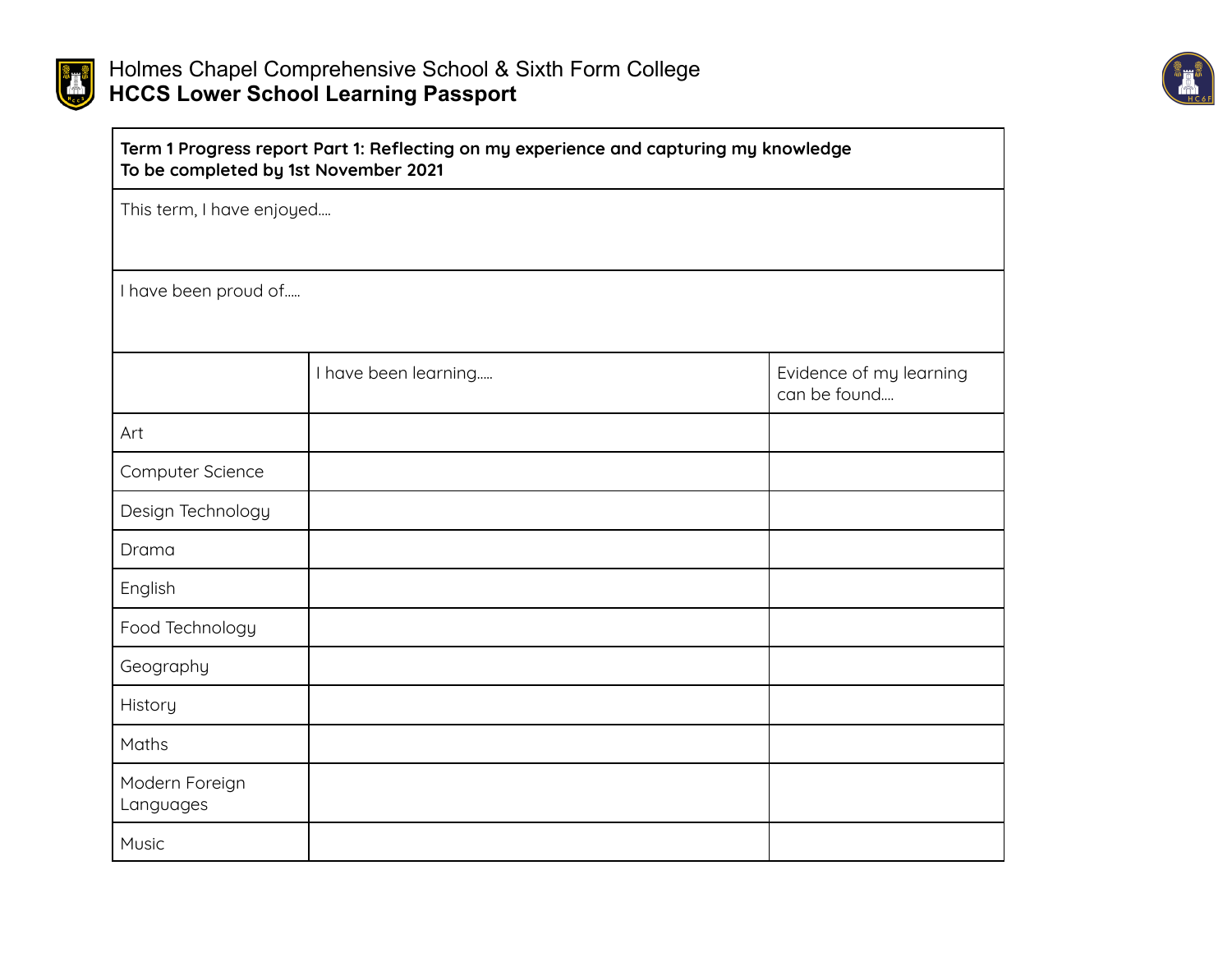| P.E.                                                                                                                                                                                                                                                           |  |  |  |  |  |
|----------------------------------------------------------------------------------------------------------------------------------------------------------------------------------------------------------------------------------------------------------------|--|--|--|--|--|
| Religious Studies                                                                                                                                                                                                                                              |  |  |  |  |  |
| Science                                                                                                                                                                                                                                                        |  |  |  |  |  |
| Term 1 Progress report Part 2: Reviewing my learning with someone at home.<br>To be completed by 4th January 2022<br>Having looked at all of the above and your first interim report, complete these statements with someone at<br>home.<br>This term, I have: |  |  |  |  |  |
| kept myself physically well by                                                                                                                                                                                                                                 |  |  |  |  |  |
| kept myself mentally well by                                                                                                                                                                                                                                   |  |  |  |  |  |
| faced the challenge(s) of                                                                                                                                                                                                                                      |  |  |  |  |  |
| felt confident in/ with                                                                                                                                                                                                                                        |  |  |  |  |  |
| not really understood*                                                                                                                                                                                                                                         |  |  |  |  |  |
| Now, of anything written above (not really understood), which of those do you feel confident you can tackle<br>alone (or with help from peers/ home)?                                                                                                          |  |  |  |  |  |
| I could do with some help with                                                                                                                                                                                                                                 |  |  |  |  |  |
| Something else I'd like you to know                                                                                                                                                                                                                            |  |  |  |  |  |
| Learner signature:                                                                                                                                                                                                                                             |  |  |  |  |  |